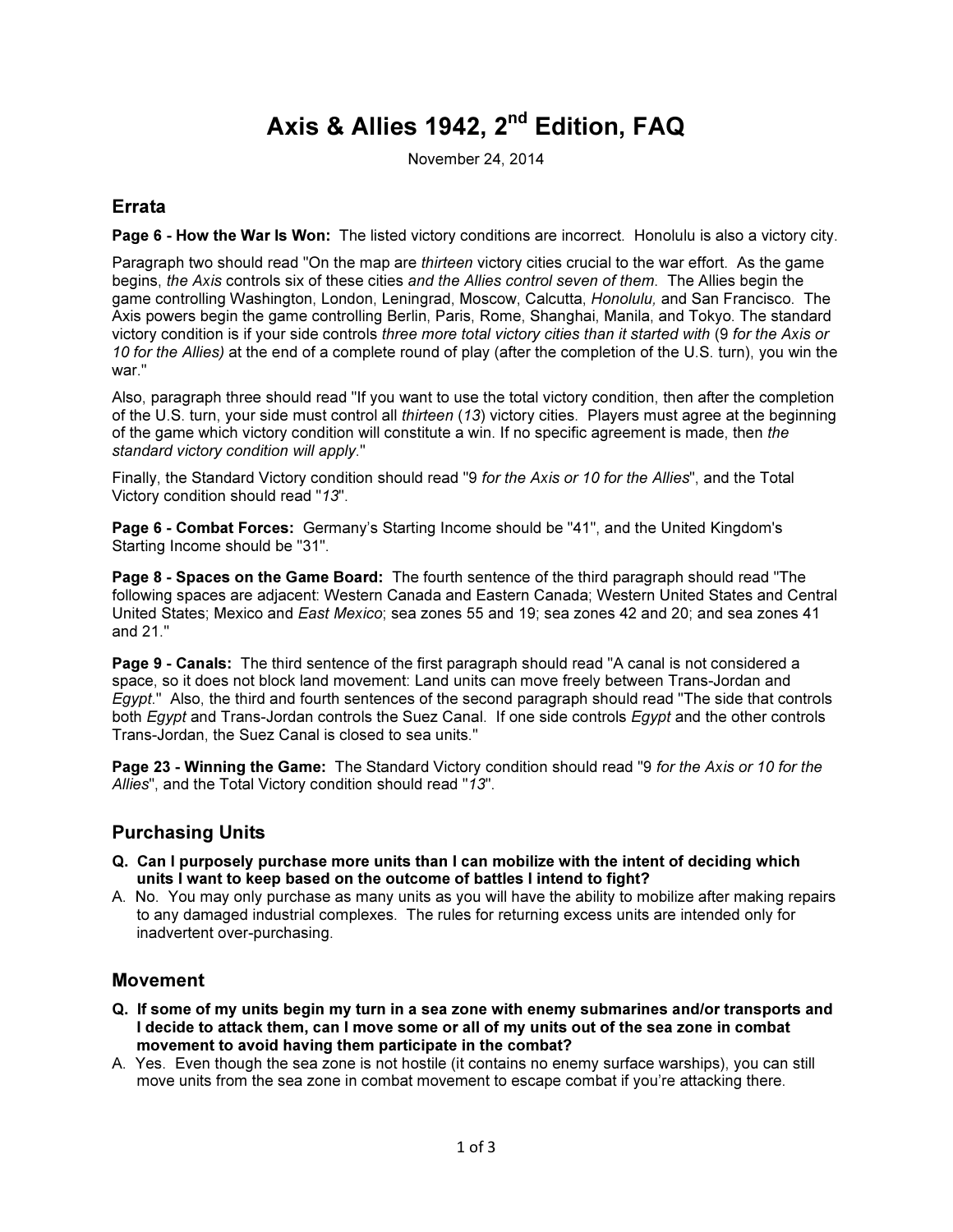However, you must still respect the rules for moving units in the Combat Move phase to escape combat.

## Combat

#### Q. How many shots do antiaircraft artillery (AAA) units fire?

- A. Each AAA unit in the territory may fire up to 3 shots, but each attacking air unit may be fired upon only once. In other words, the total number of air defense dice rolled is either 3 times the number of AAA units, or the number of attacking air units, whichever is the lesser. For example, 5 fighters attacking a territory containing 2 AAA units would have 5 shots fired against them while those same 5 fighters would have only 3 shots fired against them if there were only 1 defending AAA unit.
- Q. I'm a little confused about how transports work in combat. Could you explain when they can be taken as casualties and how "defenseless" transports work?
- A. Transports are a part of a sea combat, just like other sea units. They are participants in combat, not bystanders. A combat involving transports plays out like any other combat, with three exceptions.

The first exception is that transports don't roll combat dice. As a result, they will never hit anything. They must rely on combat units for protection.

The second exception is that transports may only be taken as casualties when there is no other choice. In other words, they can't be used as "cannon fodder". Combat units protect transports, not the other way around.

The final exception is that when it gets to the point where only one side is rolling dice, and it's only a matter of time before the other side's transports are destroyed, you can stop rolling dice and remove the transports. The sole point of the defenseless transport rule is to keep you from rolling potentially endless dice until you kill all of the helpless transports. This is the only time that transports are ever automatically destroyed.

A classic example of the defenseless transport rule is a fighter attacking a lone transport. You could roll a die again and again until you roll a 3 or less while the transport doesn't return fire. The defenseless transport rule simply allows you to forego the rolls and remove the transport automatically. Remember, it takes a dedicated combat action to destroy even a defenseless transport, so a ship or plane can't simply move through a sea zone and destroy it in passing. It must end its combat move there and declare an attack.

Let's look at another, more complex, example of transports in combat. An attacking force consisting of two bombers, a destroyer and two loaded transports is attempting an amphibious assault. The sea zone is defended by a destroyer and two submarines. In the first combat round, all of the attacking units fire and get one hit. The defender takes the destroyer as the casualty and returns fire, missing with his destroyer but rolling snake eyes for his subs and scoring two hits! The attacker must take his destroyer for the first hit, since subs can't hit planes and transports must be taken last as casualties. The second hit must now be taken on a transport, since that's the only eligible unit remaining. The attacker is now in a sticky situation. He has only two bombers and a transport remaining against two defending subs. Since the bombers can no longer hit the subs (the attacker doesn't have a destroyer), and the subs can't hit the bombers, the only effective firing going on will be the subs firing on the transport. It's only a matter of time before the subs sink the transport, but the transport can still retreat before it is hit, so it's not defenseless. The attacker's only real option at this point is to retreat before the remaining transport is destroyed.

### **Submarines**

#### Q. If a submarine submerges to escape combat, when does it resurface?

A. Immediately after the battle. Submerging simply removes subs from combat. Beyond that, it has no further effect.